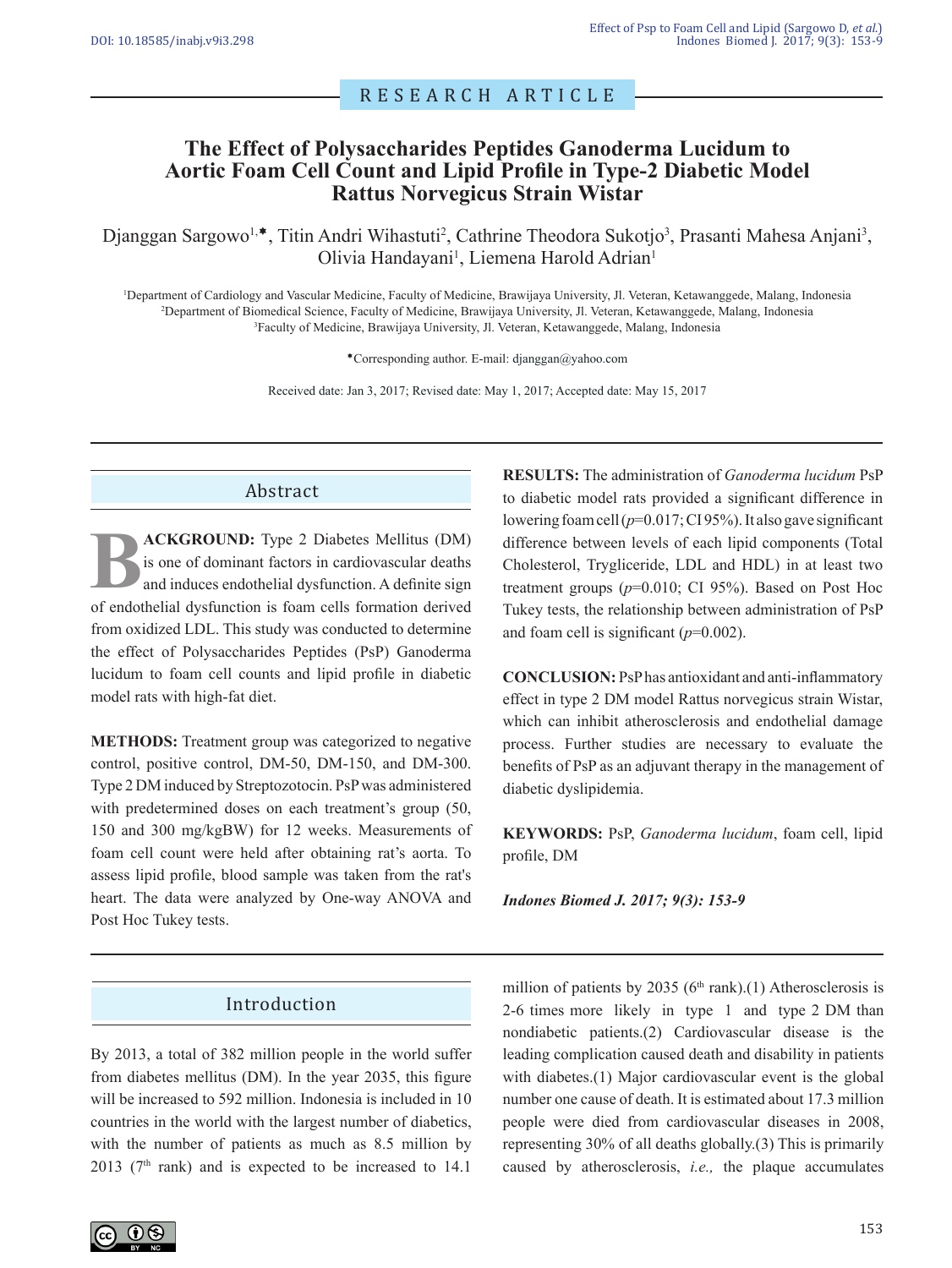in the arteries that are supposed to bring oxygen-rich blood to the entire body.(4) The formation of plaque and endothelial damage begins first with the formation of foam cell originating from the macrophage phagocytosis which acts against the accumulation of lipid in endothelial cells so that it can act as an indicator of the occurrence of vascular damage due to DM.(5)

 Patients with DM have a number of factors that increase atherosclerosis risk. Change in plasma lipid levels associated with diabetes is one of the key factors.(6) Dyslipidemia, which affects nearly 50% of patients with type 2 DM, is one of the cardiovascular risk factors, characterized by increased levels of triglycerides, low high density lipoprotein (HDL) levels, and the number of particles of small dense low density lipoprotein (LDL). (7) The control of dyslipidemia is needed to prevent the risk of complications of DM. One of routine examination that can be done to detect the presence of dyslipidemia is by obtaining lipid profile test. The adenosin tryphosphat (ATP) III guidelines recommend that every individual is expected to perform screening with lipid profile test begins from the age of 21 years old, once every 5 years and in shorter intervals if they have a certain disease or risk factor.(8)

 In diabetic patients, oxidative stress increases and can accelerate the development of complications through the metabolism of glucose and free fatty acid accumulation on the state of diabetes and insulin resistance.(9) The condition of oxidative stress is increased in DM patients, requiring sources of antioxidants in order to compensate. One of the sources of antioxidants are obtained in the polysaccharides peptide (PsP). PsP is one of the compounds which can be obtained from the extract of *Ganoderma lucidum* fungus.(10)

 Some studies mention that the extract of *Ganoderma lucidum* PsP has an effect as anti-hyperglycemia, antiinflammatory and anti-tumor. *Ganoderma lucidum* PsP containing the antioxidative enzymes and are capable of suppressing reactive oxygen species (ROS) so that it becomes more stable. Antioxidant effects of *Ganoderma lucidum* PsP can be used to prevent and treat atherosclerosis and type 2 DM.(10,11)

### Methods

This research used 35 Wistar rats (*Rattus norvegicus*) in a central laboratory of life sciences Bioscience University of Brawijaya for 1 week. The whole rats were given standard feed in order to adapt the rats with its environment. The feed was given once in 24 hours, which later replaced by the next day. Each feed was weighed 30 grams. After a period of acclimatization of rats, it continued with the process of randomization of the rats to be grouped into each treatment's group.

 The treatment in each group was begun by categorizing the rats to negative control group, positive control group, DM-50 group, DM-150 group, and DM-300 group. The given feed on each group treatment was a high-fat diet (HFD) or atherogenic diet that was made with the composition of chicken feed (ParS 57.3% and flour 31.8%) and added with 1.9% cholesterol, 0.1% cholic acid and 8.9% pork oil. HFD was given every day with a 24-hours gap with the weight of each feed 40 grams over the past 4 weeks. Then the rats were induced with Streptozotocin (STZ) 30 mg/kgBW so that it could be categorized as a type 2 DM. Blood glucose tests were also carried out in rats after administration of STZ to determine whether random blood sugar levels of the rat was already included in type 2 DM criteria or not. After that, the PsP was given in conjunction with the HFD for 4 weeks and ended with surgery. HFD was administered with a total allotment of time *i.e.,* 12 weeks to ensure the occurrence of endothelial dysfunction that may be observed with the histopathology specimen in diabetic model rats.

 PsP was administered with predetermined doses on each treatment's group (50 mg/kgBW, 150 mg/kgBW and 300 mg/kgBW). Determination of *Ganoderma lucidum* PsP doses of 50, 150, and 300 mg/kgBW was done based on previous studies regarding the effect of *Ganoderma lucidum*  administration to diabetic model rats.(11,12)

 The measurement of foam cell count was held after the surgery of the rats, and obtaining the aorta of the rats in order to assess the foam cell count. Tissue fixation was done by using paraffin block method which was then mounted on the glass objects (slides) for observing the foam cells. Aortic preparations using to observe the foam cell were stained with Hematoxylin-Eosin. After that, the foam cell was read by using light microscope with a magnification of 400x and used software Dot Slide Olyvia with field of view 10 times for each aortic preparation.(13)

 To assess lipid profile, the preparation was begun with surgery. A blood sample was taken from the rat's heart followed by separation of blood serum from blood cells. Lipid profile measurement was done by using analyzer machine, the Cobas Mira. Data analysis was done by using One-way ANOVA and Post Hoc Tukey tests.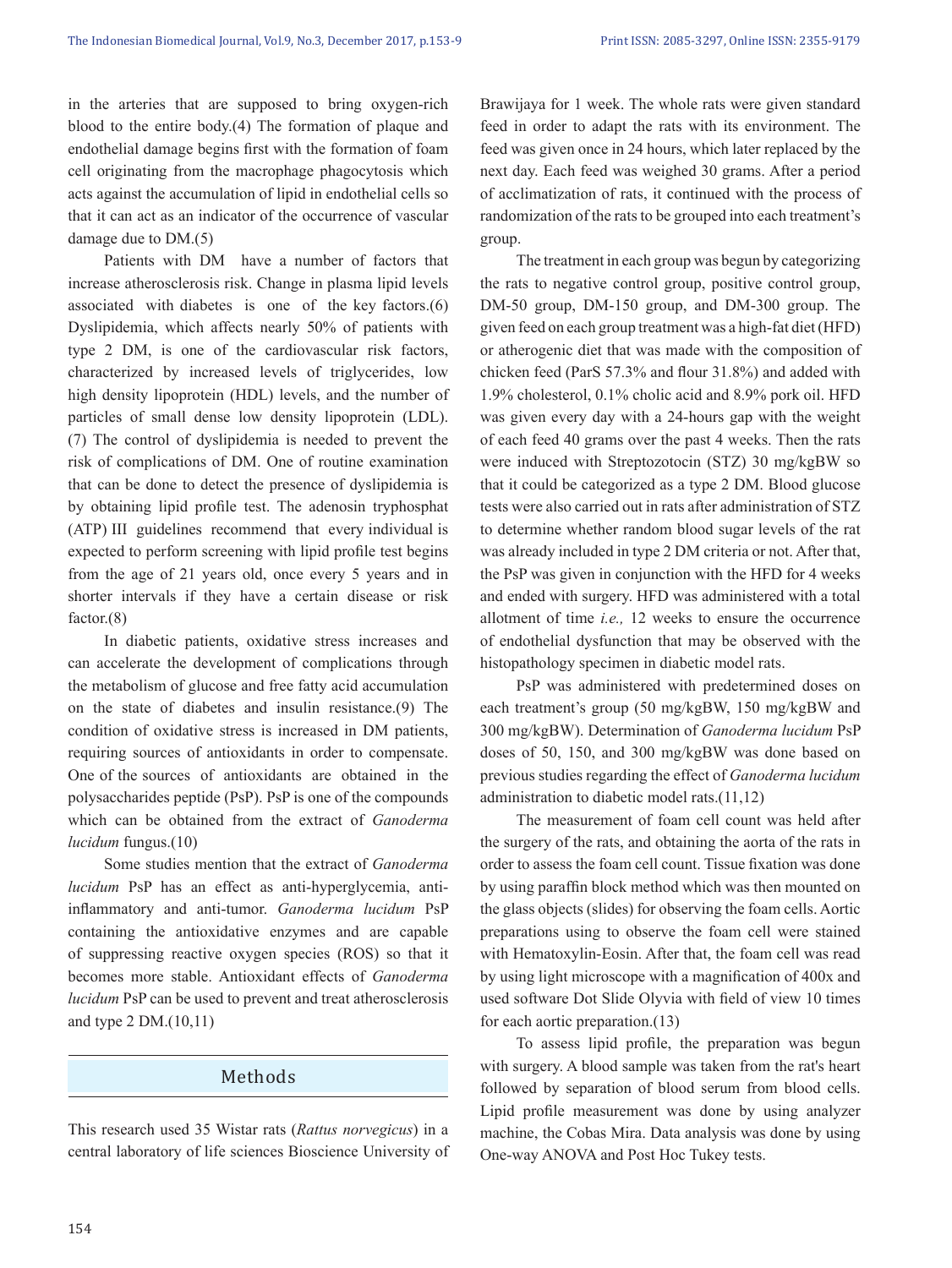### Results

#### **The Effect of PsP on Foam Cell Count**

The administration of PsP decreased foam cell count observed in the aortic tissue of diabetic model rats, which was observed through aortic tissue of diabetic model rats. Compared to positive and negative control groups, the diabetic model rats group which were given certain dose of PsP showed decrease of mean foam cell count. In positive control group (DM), the mean of foam cell count was obtained as the highest level among all treatment groups, i.e., about 4.375±1.797 cells per 10 field of view. The highfat diet group with PsP dose 150 mg/kgBW showed foam cell count about 1.875±0.854 cells per 10 field of view, more less compared to DM+PsP 50 group which showed foam cell count as 3.167±1.607 cells per 10 field of view. DM+PsP 300 group showed the least foam cell count compared to all treatment groups, i.e., as many as 1.750±0.957 cells per 10 field of view (Figure 1).

 The administration of *Ganoderma lucidum* PsP provided a significant difference in lowering the number of foam cell  $(p=0.017)$  because the value of p for foam cells was smaller than 0.05. The Post Hoc Test with Tukey HSD method showed that the results of the significance of a decrease in the foam cell count with a specific dose of PsP *Ganoderma lucidum* with doses of 50, 150 and 300 mg/kgBW in Wistar rats (*Rattus norvegicus*) were different within each group. There was a significant difference between the negative control group, DM+PsP 300, DM+PsP150, and MD+PsP50 compared to the positive control group (Figure 2). It can be assumed that the administration of PsP may cause a significant difference in foam cell counts as compared to the positive control group. The administration of PsP gave no significant difference compared to negative control group. The relationship between the administration of the PsP and foam cell was significant  $(p=0.002; r=-0.731)$ .

 The correlation between the groups that received the HFD and *Ganoderma lucidum* PsP dose showed a decrease in the number of foam cell approaching the amount of the foam cell count in standard diet group. DM+PsP150 group and DM+PsP300 group were the groups that demonstrate the non-significant  $p$  value (approaching 1.00) and very powerful r (0.993 and 1.000) as compared to negative control group. This showed that the effects of the administration of *Ganoderma lucidum* PsP had already occurred on the dose of 150 mg/kgBW which proved by the *p* value that was not significant and the r value that was very powerful. The



#### **Mean of foam cell count of each treatment group**

**Figure 1. Mean of foam cell count of each treatment group.**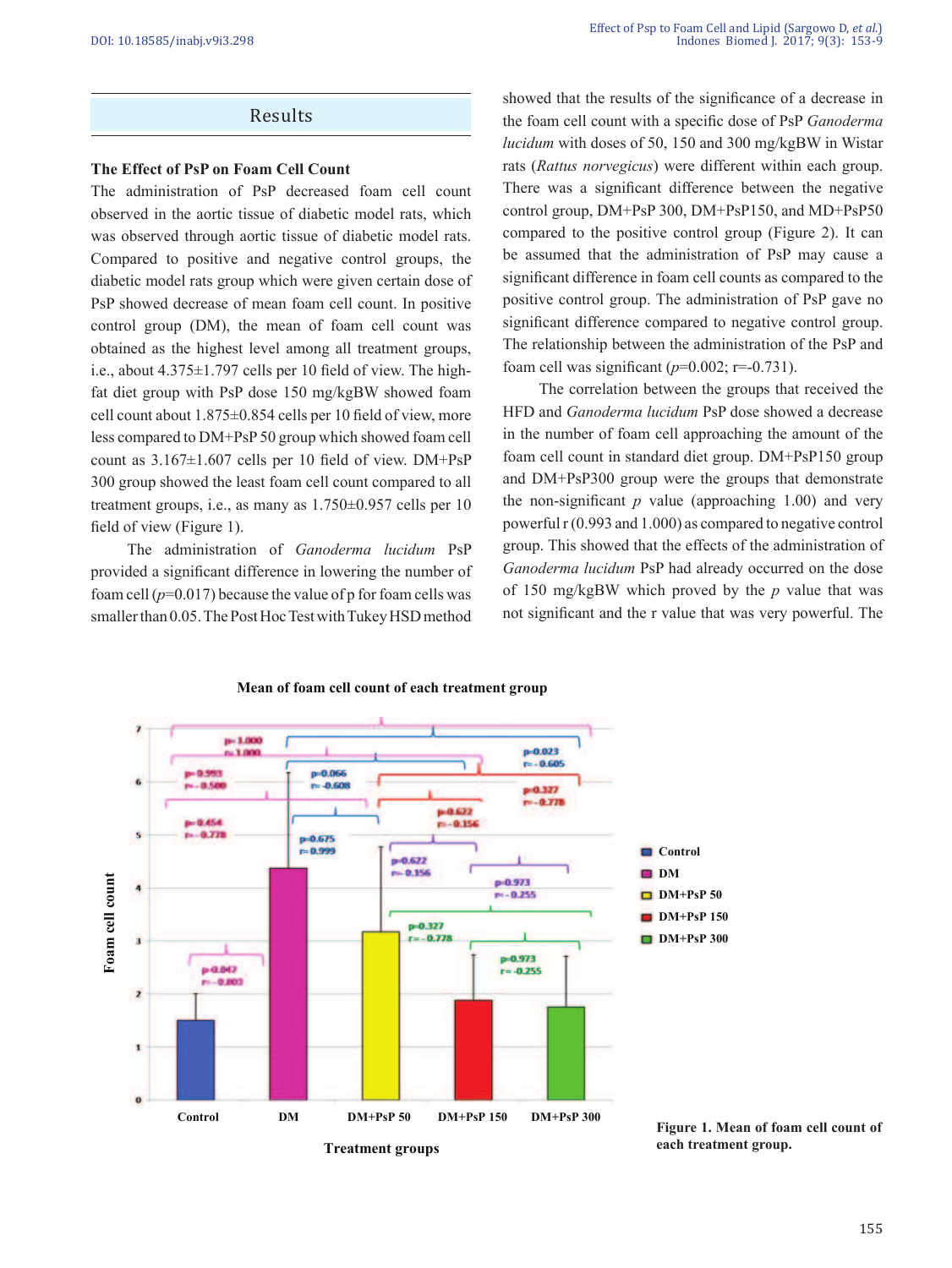

**Figure 2. Foam cell in negative control group (A), positive control group (B), DM+PsP 50 group (C), DM+PsP 150 group (D) and DM+PsP 300 group (E).**

conclusion that can be drawn was a dose of 150 mg/kgBW of *Ganoderma lucidum* PsP was an adequate dose for acting as an external antioxidant in type 2 DM, compared to the dose of 300 mg/kgBW. Another consideration which led to an adequate dose of PsP 150 mg/kgBW was a dose of 150 mg/kgBW PsP more easily consumed as well as the fewer side effects and lower manufacturing price.

 Compared to the group received the highest dose of PsP, *i.e.,* 300 mg/kgBW PsP, the foam cell count of the negative control group remained less than a group of DM-PsP 300 group. This is because a group of PsP 300 is receiving HFD that was not given to negative control group, instead.

#### **The Effect PsP on Lipid Profile**

Total cholesterol levels measurement results showed that the lowest mean level was obtained in the negative control group (47.20 mg/dL) and the highest mean level was in the positive control group (130.65 mg/dL). The diabetic group with PsP 50 had an average of 115.75 mg/dL, diabetic group with PsP 150 of 103.05 mg/dL and diabetic group with PsP 300 of 89.50 mg/dL (Figure 3A).

 The results of the measurement of triglyceride levels showed that the lowest average was obtained in the negative control group (76.20 mg/dL) and the highest mean level was in the positive control group (661.60 mg/dL). The diabetic group with PsP 50 had an average of 537.60 mg/dL, diabetic group with PsP 150 of 347.80 mg/dl and diabetic group with PsP 300 of 274.80 mg/dL (Figure 3B).

 Figure 3C showed the result of the measurement of LDL levels. The calculation of the lowest mean level was obtained in the negative control group (13.16 mg/dL) and the highest mean level was in the positive control group (41.08 mg/dL). The diabetic group with PsP 50 had an average of 25.30 mg/dL, diabetic group with PsP 150 of

156

24.56 mg/dL and diabetic group with PsP 300 of 24.58 mg/ dL. A decrease in LDL cholesterol levels seems in line with the increased dose of PsP.

 The results of measurements of the levels of HDL (Figure 3D) showed that the lowest mean level was obtained in the positive control group (22.92 mg/dL) and the highest mean level in the negative control group (33.30 mg/dL). The diabetic group with PsP 50 had an average of 24.63 mg/dL, diabetic group with PsP 150 of 30.54 mg/dL and diabetic group with PsP 300 of 31.08 mg/dL.

 Using One-way ANOVA test with 95% confidence interval, there was a significant difference between the levels of each lipid components in at least two treatment groups (*p*=0.010). Total cholesterol levels in positive control group were significantly different compared to diabetic group with PsP 300. This showed that the dose of 300 mg/kgBW could significantly lower total cholesterol levels in diabetic model rats. In addition, administration of PsP 300 mg/kgBW could also lower the level of triglycerides (*p*=0.001). Administered a dose of 150 mg/kgBW PsP could lower the level of LDL cholesterol  $(p=0.010)$  significantly, but gave no significant differences in the levels of HDL cholesterol (*p*=0.232).

#### Discussion

The administration of a diet high in cholesterol and saturated fat continuously led to disruption of either lipid or carbohydrate metabolism. Impaired fat metabolism will cause an increase in LDL and decrease in HDL that will become the source of dyslipidemia and eventually fall on the condition of type 2 DM in which occurs the process of atherosclerosis with chronic inflammation that causes the development of endothelial dysfunction.(14) HFD which is given to the rats in positive control group (DM) is a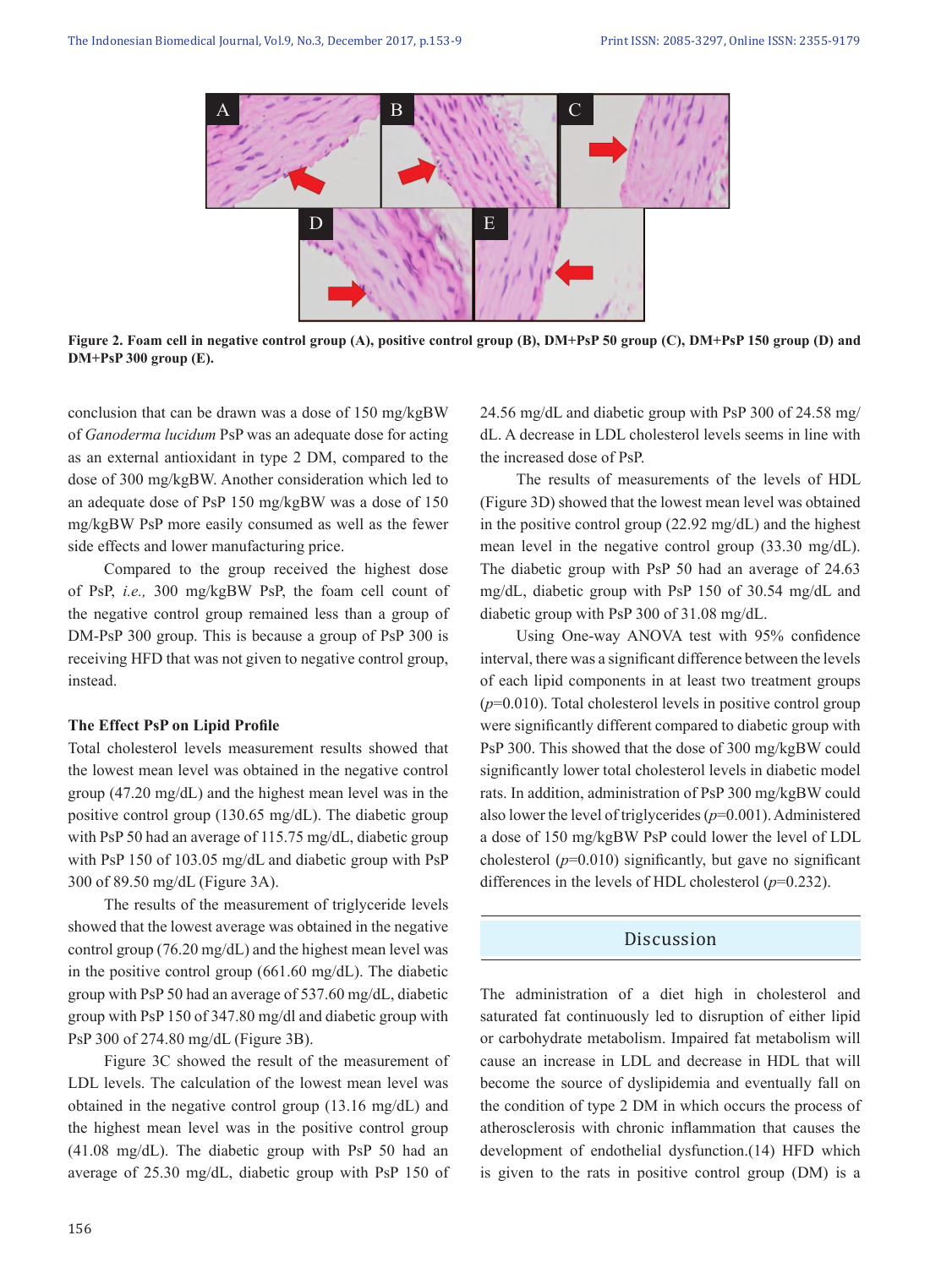

**Figure 3. Graphic of mean level of lipid profile in each treatment group: total cholesterol level (A), triglyceride (B), LDL cholesterol (C) and HDL cholesterol (D).**

feed containing high concentration of unsaturated fats or polyunsaturated fatty acids (PUFA) so is very potential in increasing the level of oxidative stress in the animal body. PUFAs are the type of fat that is susceptible to a variety of oxidative processes that occur in the body. One of the most influential forms of free radicals that cause an increase in oxidative stress in type 2 DM condition is hydrogen peroxide  $(H_2O_2)$ . Lipid peroxidation, *i.e.*, damage of PUFA because of the activity of free radicals in changing the fatty chain form of PUFA, also caused by  $H_2O_2$  and induce cell damage which is characterized by damage of the cell membrane, enzyme inactivation, and the production of secondary toxic products which harm the cells.(15)

 In this study, there are not significantly different results between the negative control group and the HFD group that received *Ganoderma lucidum* PsP at largest dose , *i.e.,* 300 mg/kgBW. The HFD group with 300 mg/kgBW PsP has foam cell number differed more or less one cell compared to the mean amount of foam cell in the negative control group.

This can occur because of *Ganoderma lucidum* PsP have properties as an external antioxidant on the conditions of type 2 DM. In the former study, *Ganoderma lucidum* has been obtained useful in lowering plasma blood glucose, PEPCK gene expression, and body weight of rat as the subject (the reduction of body fat, particularly abdominal fat) as a benefit of the PsP as a therapy against DM type 2. In addition, Ganoderma lucidum PsP also has potential as an external antioxidant agent. It could acts as scavenger against free-radical molecules so that it bound to antioxidants and unable to react with increased concentration of PUFA particularly on the condition of type 2 DM.(12) Reduction of fat deposition is causing depletion of PUFA which is vulnerable to oxidative process by free radicals so the reaction of lipid peroxidation does not occur and vascular damage can be avoided.

 The antioxidant effects of *Ganoderma lucidum* PsP can be observed from the pattern of decline in the number of foam cell in each treatment group that received the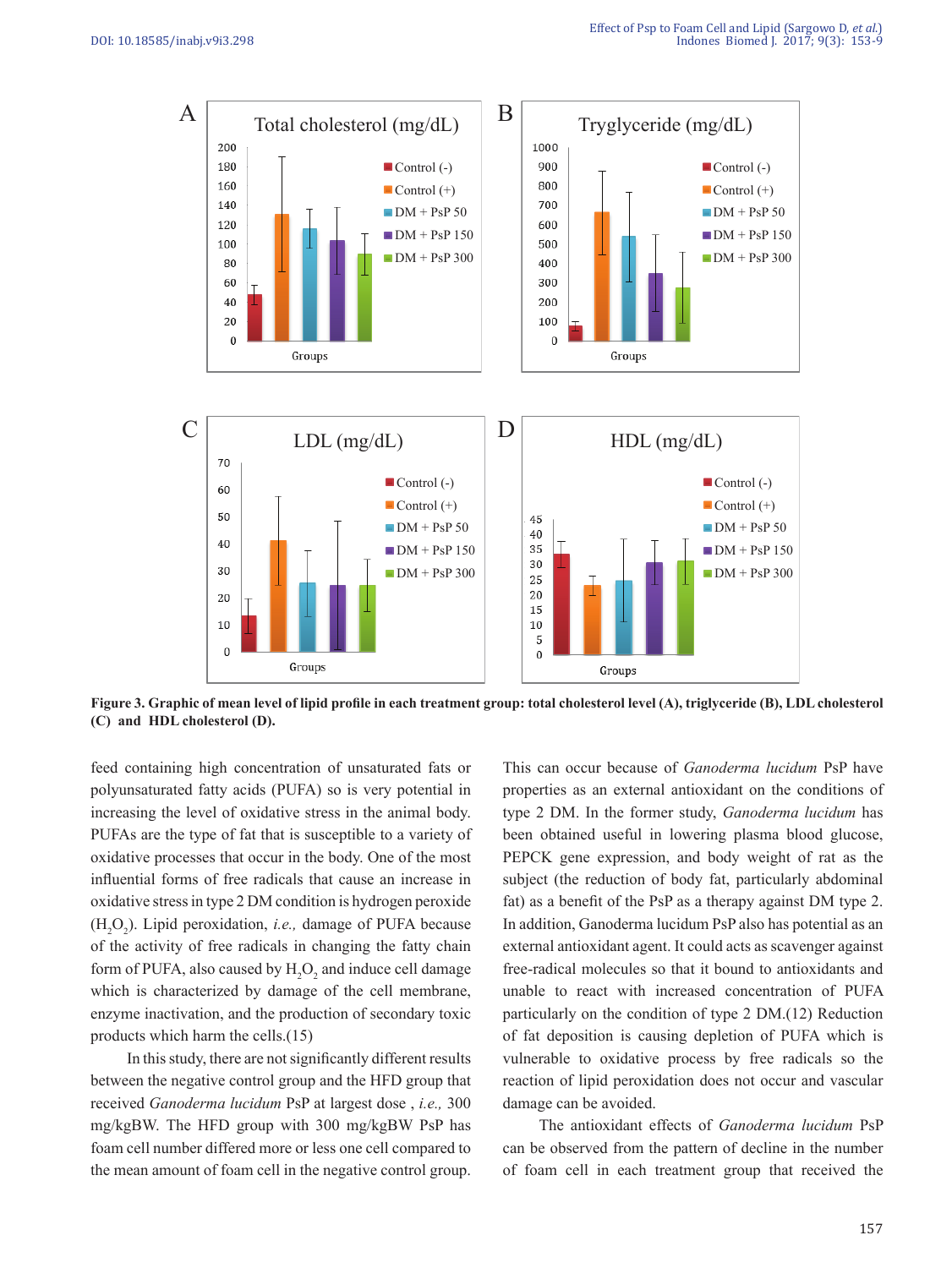HFD-PsP as compared to the mean amount of foam cell in positive control group. This is due to the presence of antihyperglycemia effects of *Ganoderma lucidum* PsP which led to a change of the composition of LDL cholesterol and HDL as well as deposition of body fat and weight loss in animals that received HFD and also PsP. Ganoderma lucidum PsP has the ability to cause a decrease in serum insulin levels, fasting blood glucose (GDP), and LDL cholesterol as well as improving HDL cholesterol in the rats who experience type 2 DM through the injection of STZ.(11) The decrease in fat deposition in the administration of Ganoderma lucidum PsP shows its ability as a free radical scavenger against increased oxidative stress conditions in type 2 DM. *Ganoderma lucidum* PsP is unable to hinder the process of the lipid peroxidation in rats (*Rattus norvegicus*) strain Wistar which received the HFD continuously, so that inhibit the onset of lipid metabolism disorders that further cause the oxidation of LDL cholesterol to be Ox-LDL form. Ox-LDL levels which are reduced in the body will prevent the formation of foam cell through the reduction of activation of various pro-inflammatory cytokines, including necrosis factor kappa-B (NF-κB) activation so that endothelial dysfunction can be reduced.(16)

 Some previous external research has proved the potential of Ganoderma lucidum PsP as anti-inflammatory agents and antioxidants. According to the Song, *et al., Ganoderma lucidum* PsP has the ability to stimulate the body's immune response and have the effect of anti-angiogenesis and anti-tumor if given in pathologic conditions.(17) Research by Chen, *et al.,* and Jia, *et al.,* also support the statement that *Ganoderma lucidum* PsP lipid peroxidation and blood glucose levels in diabetic model rats.(10,18) Other studies by Menget, *et al.,* states that *Ganoderma lucidum* PsP has the potential in the treatment of myocardial fibrosis with lower accumulation of collagen levels through the decrease of total hydroxyproline on the myocardium of the ventricles of the rat heart.(19) In addition, it also obtained that the medium dose of *Ganoderma lucidum* PsP in animals with type 2 DM causes a decrease of glycosylation end product or the increased level of advanced glycosylation end products (AGE) in the condition of hyperglycemia and to prevent the process of myocardial fibrosis. Blood glucose and HbA1c levels in rats that received doses of *Ganoderma lucidum* PsP are also showing a significant decrease as a result of the administration of *Ganoderma lucidum* PsP. The results of such research in line with the hypothesis concerning the effects of *Ganoderma lucidum* PsP as antioxidants in this research and undertaking to strengthen the fact that *Ganoderma lucidum* PsP can be included in

the process of atherosclerosis preventive efforts in type 2 DM condition.(19)

 The effectiveness of PsP as an external antioxidant can be obtained by comparing the antioxidant abilities of *Ganoderma lucidum* PsP with another antioxidant agent. In comparison with ascorbic acid (Vitamin C), *Ganoderma lucidum* PsP is still 100 times less potent.(12) A study carried out by Fikriah about turmeric or curcumin's potential as antioxidants in inhibiting the development of atherosclerosis process claimed that turmeric was able to reduce the amount of foam cells with the ability which is almost similar to *Ganoderma lucidum* PsP.(20) The smaller mean amount of foam cells in turmeric extracts administration compared to the mean amount of foam cells that arise after the administration of *Ganoderma lucidum* PsP can occur due to the administration of HFD or atherogenic diet provided in conjunction with the administration of turmeric extracts in a bit shorter time (10 weeks) compared with the administration of HFD in conjunction with *Ganoderma lucidum* PsP (12 weeks). Another benefit of the antiinflammatory effect of *Ganoderma lucidum* PsP has been attempted to be researched earlier. *Ganoderma lucidum* PsP has the ability to decrease the inflammatory process in type 2 DM by inhibiting atherosclerosis process that occurs in rats which being induced with STZ to stimulate type 2 DM. Other studies by Sliva also support the potential of *Ganoderma lucidum* as anti-inflammatory agents found that *Ganoderma lucidum* PsP actively inhibit the transcription factor NF-κB and activator protein-1 (AP-1) activation which inhibits the expression of urokinase type plasminogen activator-(uPA) and its receptor, uPAR.(21) The adhesion and migration of cells that play a role in the onset of breast and prostate cancer which are invasive also successfully repressed by *Ganoderma lucidum* PsP who supported the conclusion that *Ganoderma lucidum* PsP can actively inhibit various inflammatory processes that occur in various pathological conditions experienced by the body.

 Improvement of total cholesterol, triglycerides, and LDL cholesterol level in the groups that received PsP therapy are likely due to the action of PsP in regulating DM so that diabetic model rats is no longer experiencing further progress towards complications. Complications of DM in this study are emphasized in cardiovascular disease that is often caused by the presence of atherosclerosis. An early sign of the onset of complications of atherosclerosis in DM patient is the existence of dyslipidemia. Lipid profile improvement means the presence of dyslipidemia is reduced, so it can be said that the PsP can prevent cardiovascular complications of DM.